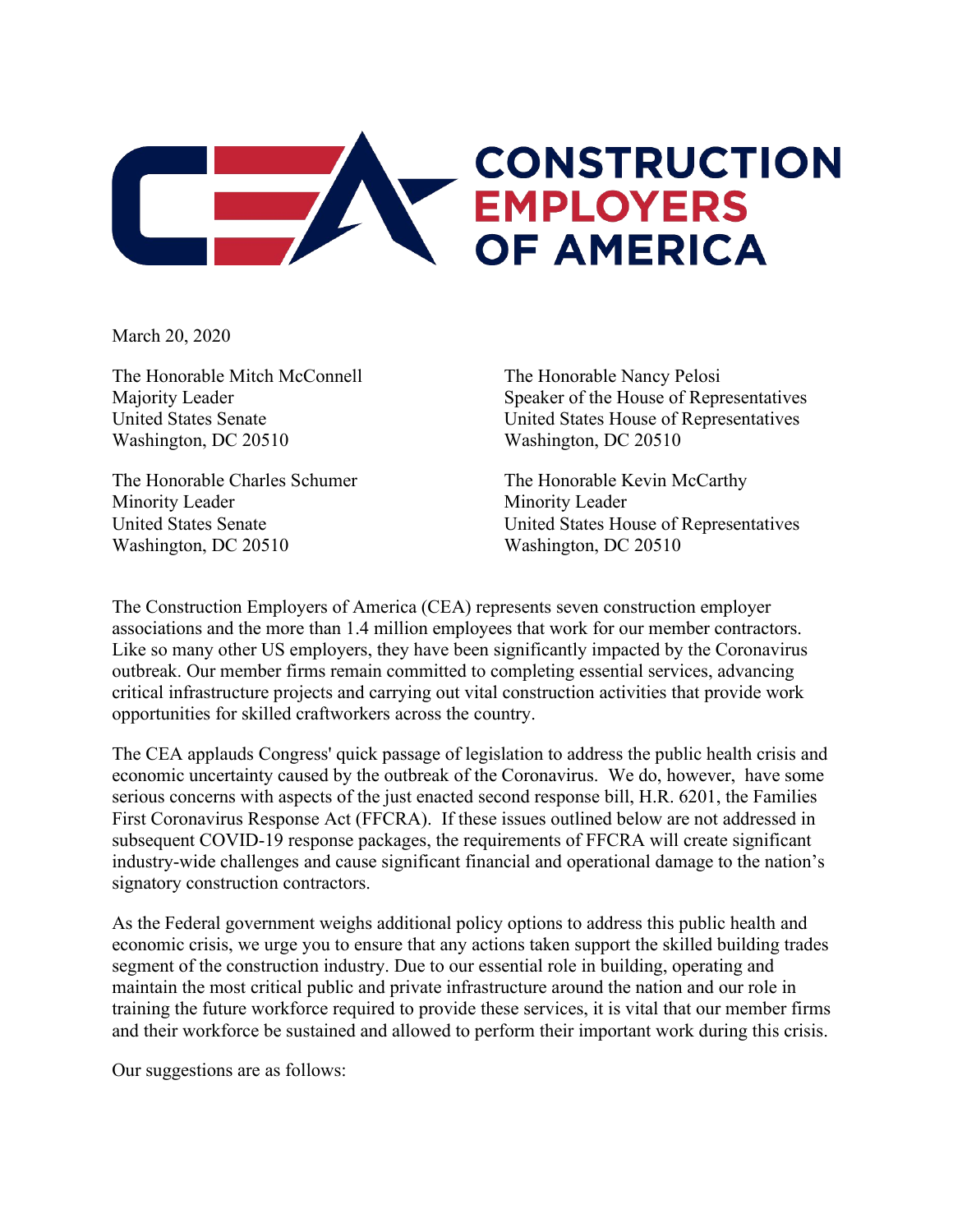# **Tax Credit Provisions Offsetting Employer Costs of Family and Sick Leave Mandate**

- Although the CEA supports the tax credits and emergency nature of the paid sick and family leave proposal that are tied to a declared health emergency and provide short-term paid leave for workers, we object to the provision of the legislation that caps the rate of \$511 per day, and \$5,110 in total for the tax credits at an insufficient level. This would create great financial hardship for our member companies, who compensate their workers above the sub average wage referenced in the legislation.
- Employers covered by this requirement would also be subject to a tax credit cap of \$200 per day for up to 50 days. The CEA urges Congress to remove the caps in subsequent COVID-19 legislation in order to reflect reasonable benefit levels from our contractors.
- We do **not** support the more attenuated sick leave accrual based on hours worked contained in the non-emergency paid leave proposal, due to administrative and payroll challenges that are not appropriate to impose long term on employers during the crisis.

# **Multiemployer Pension Relief for Industry Economic Security**

- We appreciate that Congress continues to work on additional policies to provide economic stabilization during the economic decline. Therefore, we include several important proposals we believe should be included in any comprehensive COVID-19 response package. Paramount in importance involves reforms to the multiemployer pension system, which was in crisis prior to the economic emergency.
- Several systematically significant plans are projected to become insolvent, threatening to bring down the entire system. The overall system is under stress; many plans face substantial unfunded liabilities and are subject to the same long-term risks that have driven other plans to insolvency. We are concerned that the economic fallout from COVID-19 will weaken the financial status of many multiemployer pension plans and urge Congress to take steps to address this looming crisis.
- When responding to the  $2008 2009$  financial crisis, Congress did not include multiemployer pension plans in financial rescue packages passed to stabilize the economy. As a result, plan asset values plummeted, triggering devastating long-term problems in the system that Congress is still struggling to address today. Congress must not make the same mistake in this crisis.
- Immediate action is needed to help mitigate the effect of this new crisis on multiemployer pension plans and the small family-owned construction companies who contribute to them. The relief must **not** go only to plans already failing. Without relief more plans will fall into "critical" or "critical and declining" status, even as more contributing employers go out of business, further destabilizing plans and remaining employers.
- Beyond a direct infusion of cash into the system, permitting targeted actuarial smoothing of investment and contribution losses — that is, allowing sponsors to recognize losses over longer periods of time — would temper the impact of the recent market plunge by reducing required contributions by employers.
- Finally, employers, with many of their labor partners, have urged Congress to authorize a hybrid benefit design called Composite Plans. Construction employers have stressed that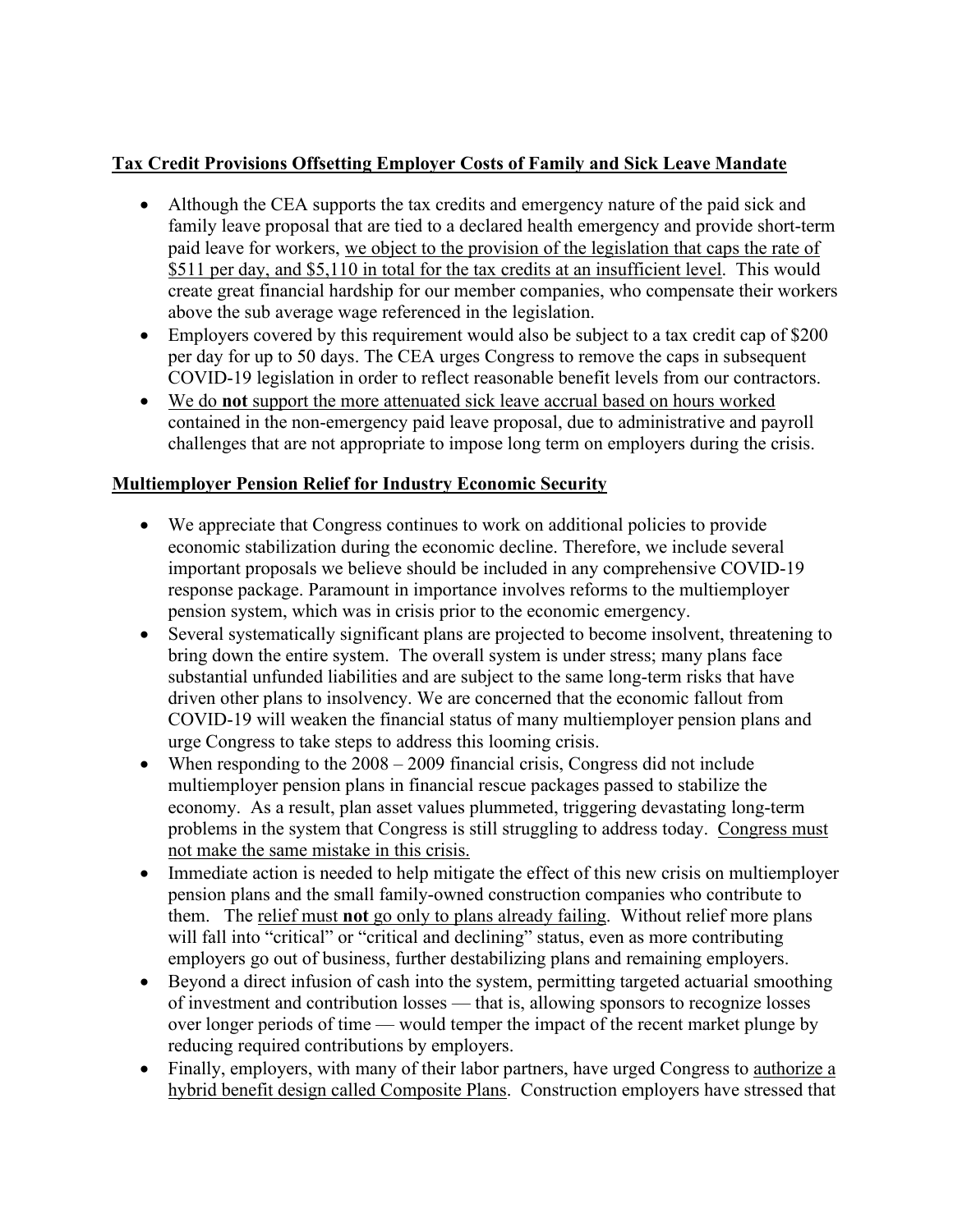the current defined benefit system basically requires them to insure long-term positive stock market performance, a virtual impossibility in today's financial climate. Employers instead favor a shared-risk plan that would still provide a lifetime benefit for retirees that is better than a  $401(k)$ . It should have been done earlier. Now is the time.

#### **Joint Labor-Management Health and Welfare Trusts**

- In addition to contributing to underfunded multiemployer pension plans, CEA employers also contribute to joint labor-management Health and Welfare trusts that provide1.4 million workers and families medical and other health benefits. These plans must be protected during this pandemic.
- CEA would endorse adding a COBRA premium assistance subsidy like the credit that was made available in 2010.
- The pending bills should make sure that the federal government reinsures the cost of COVID-19 testing and treatment to these self-insured plans and for related prescription drug coverage.

### **Comprehensive Infrastructure Investment**

- The COVID-19 virus has created uncertainty throughout the construction industry. CEA is asking for bigger and more innovative initiatives to keep the construction industry working and to keep America safe. In this time of crisis, one of the most important ways to sustain the construction industry is to fund a far larger, long term, comprehensive infrastructure package. This will ensure public buildings, schools, water systems, airports, transit and surface transportation networks can meet the demands of the 21st century.
- This counter recessionary effort will maintain the nation's construction industry, the quality contracting firms that provide stable employment opportunities to building trades workers maintain and strengthen the important joint labor-management pension and health and welfare funds.
- To protect our communities and enhance public safety, any fiscal measure should include assistance for projects that include health care, education, transportation and technology projects which will continue to come under pressure in the coming months. The skilled workers of CEA are prepared to build, repair and retrofit pandemic-resilient infrastructure to preserve both the short-term and long-term safety of the population. Hospitals need to rapidly expand bed capacity, intensive care units, intake centers and temporary/portable facilities or structures to deal with an influx of patients over the coming months.
- The pandemic has clearly shown the extreme danger of off shoring the production of medications vital to the health of American citizens. Any infrastructure bill should be mandated to enhance our country's ability to manufacture our own pharmaceuticals.
- Local schools and universities are still functioning as vital community centers for the distribution of food and other supplies, while our nation's airports need vital support to handle changing transportation demands and all Americans need expanded high-speed broadband networks to facilitate remote work and learning.